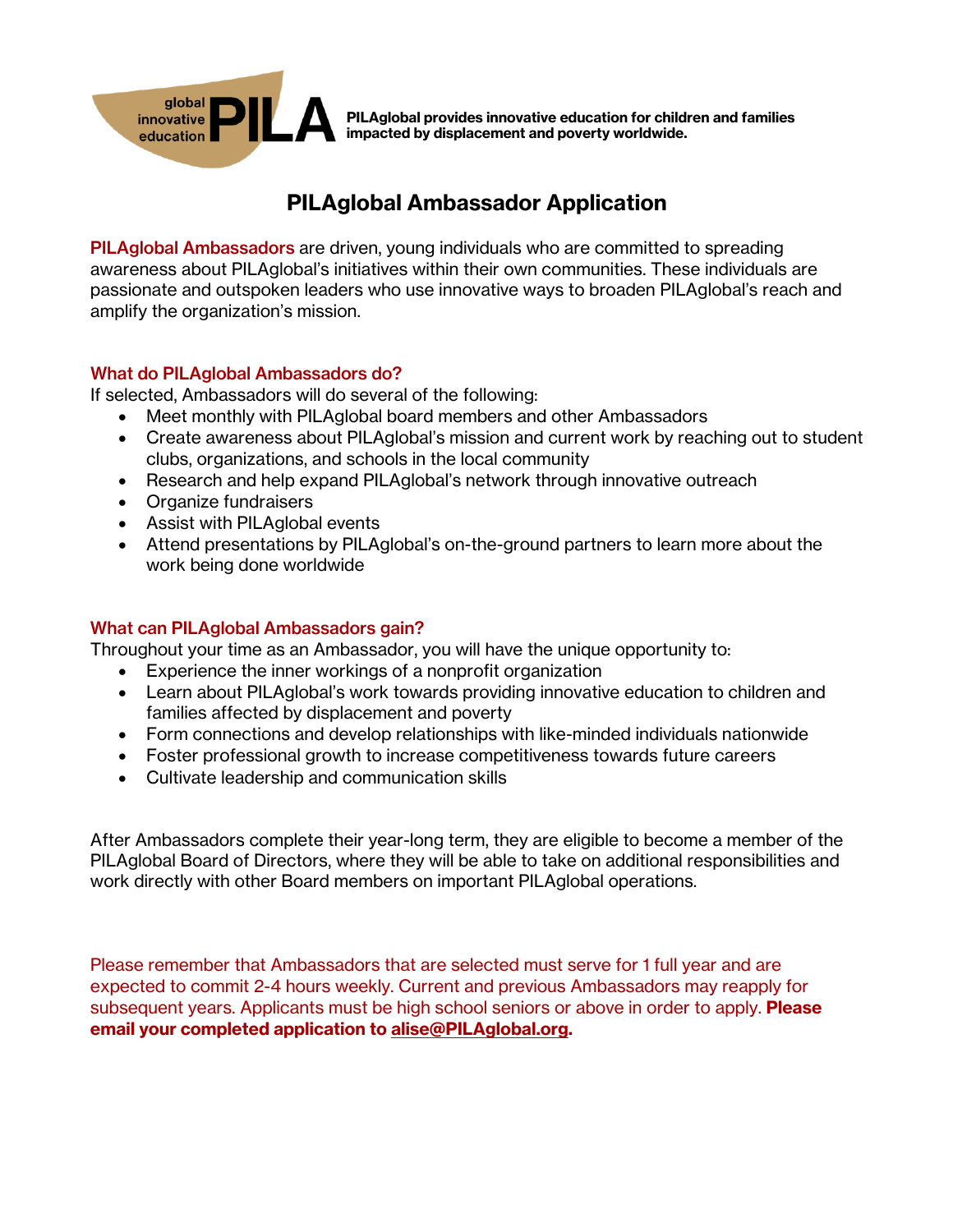## Contact Information:

| <b>First Name:</b>      | Last Name:     |
|-------------------------|----------------|
|                         |                |
| School:                 |                |
|                         |                |
| Major:                  | Minor:         |
|                         |                |
| Year in School:         | Date of Birth: |
|                         |                |
| <b>Current Address:</b> |                |
|                         |                |
| City, State, Zip Code:  |                |
|                         |                |
| Email:                  |                |
|                         |                |
| Phone Number:           |                |
|                         |                |

### Additional Questions:

Please answer these short answer questions in the space provided.

# 1. Why do you want to become a PILAglobal Ambassador?